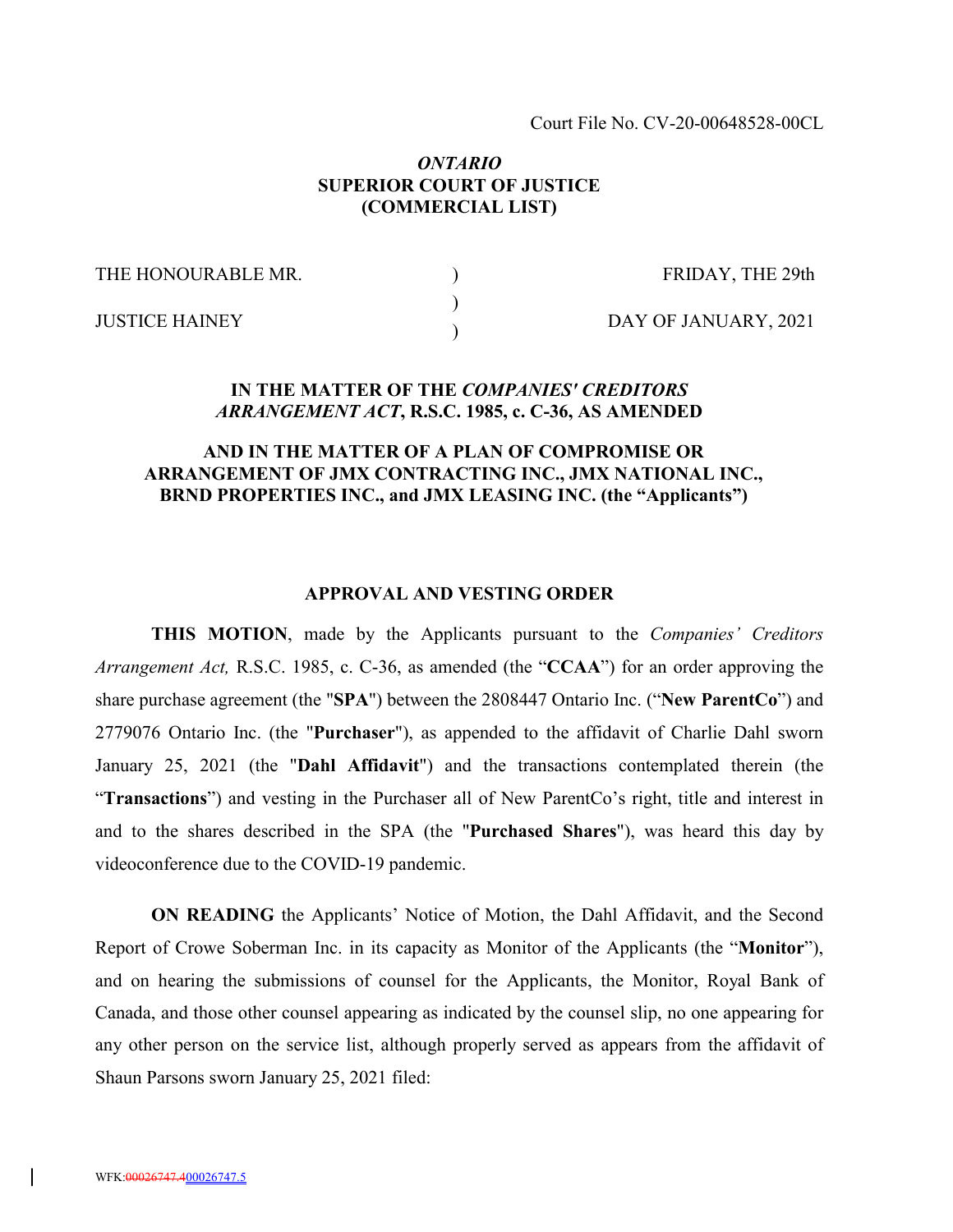1. **THIS COURT ORDERS** that the time for service of the Notice of Motion and the Motion Record is hereby abridged and validated so that this Motion is properly returnable today and hereby dispenses with further service thereof.

2. **THIS COURT ORDERS** that capitalized terms not otherwise defined herein shall have the meanings ascribed to them in the SPA.

3. **THIS COURT ORDERS AND DECLARES** that the SPA and the Transactions are hereby approved, and the execution of the SPA by New ParentCo is hereby authorized and approved, with such minor amendments as the parties may deem necessary. The Applicants are hereby authorized and directed to take such additional steps and execute such additional documents as may be necessary or desirable for the completion of the Transactions and for the conveyance of the Purchased Shares to the Purchaser.

4. **THIS COURT ORDERS AND DECLARES** that this Order shall constitute the only authorization required by the Applicant to proceed with the Transactions, including but not limited to the reorganization prior to closing, and that no shareholder or other approval shall be required in connection therewith.

5. **THIS COURT ORDERS AND DECLARES** that upon the delivery of a Monitor's certificate to the Purchaser substantially in the form attached as Schedule A hereto (the "**Monitor's Certificate**"), all of New ParentCo's right, title and interest in and to the Purchased Shares described in the SPA shall vest absolutely in the Purchaser, free and clear of and from any and all security interests (whether contractual, statutory, or otherwise), hypothecs, mortgages, trusts or deemed trusts (whether contractual, statutory, or otherwise), liens, executions, levies, charges, or other financial or monetary claims, whether or not they have attached or been perfected, registered or filed and whether secured, unsecured or otherwise (collectively, the "**Claims**") including, without limiting the generality of the foregoing: (i) any encumbrances or charges created by the Order of the Honourable Mr. Justice Hainey dated September 29, 2020; (ii) all charges, security interests or claims evidenced by registrations pursuant to the *Personal Property Security Act* (Ontario) or any other personal property registry system (all of which are collectively referred to as the "**Encumbrances"**) and, for greater certainty, this Court orders that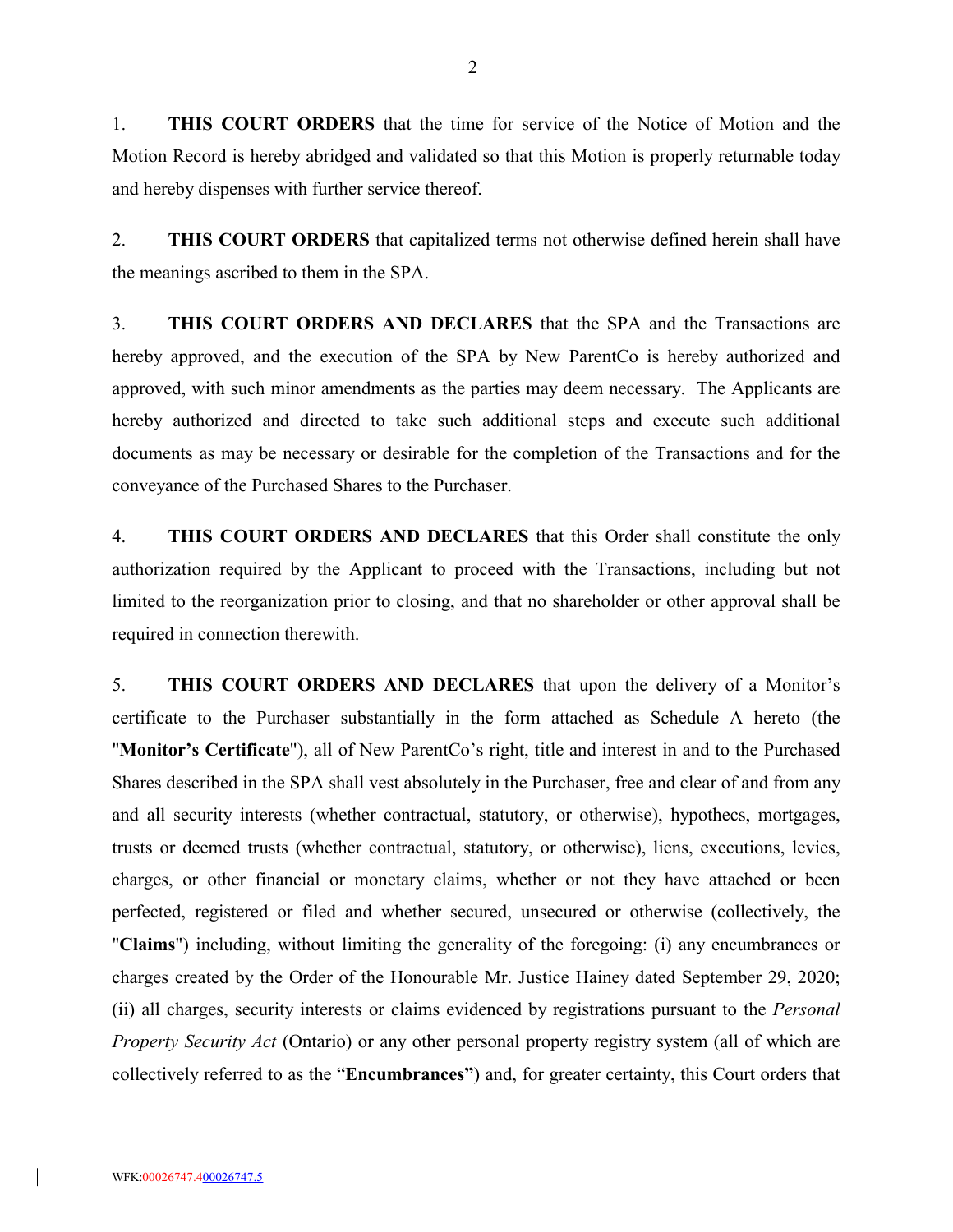all of the Encumbrances affecting or relating to the Purchased Shares are hereby expunged and discharged as against the Purchased Shares.

6. **THIS COURT ORDERS** that JMX Contracting Inc., JMX Leasing Inc., and BRND Properties Inc. shall be deemed to cease being Applicants in these CCAA proceedings, and shall be deemed to be released from the purview of the Initial Order and all other Orders of this Court granted in respect of this CCAA proceeding, save and except for this Order, the provisions of which (as they relate to JMX Contracting Inc., JMX Leasing Inc., and BRND Properties Inc.) shall continue to apply in all respects.

7. 6. **THIS COURT ORDERS AND DIRECTS** the Monitor to file with the Court a copy of the Monitor's Certificate, forthwith after delivery thereof.

8. 7. **THIS COURT ORDERS** that the Monitor may rely on written notice from New ParentCo and the Purchaser regarding the satisfaction or waiver of conditions to closing under the SPA and shall have no liability with respect to the delivery of the Monitor's Certificate.

9. 8. **THIS COURT ORDERS** that except to the extent expressly contemplated by the SPA, all contracts to which JMX Contracting Inc., JMX Leasing Inc. and BRND Properties Inc. are parties as at the date of this Order will remain in full force and effect upon and following delivery of the Monitor's certificate and no individual, firm, corporation, governmental body or agency, or any other entity (all of the foregoing, collectively "**Persons**" and each a "**Person**") who is party to any such arrangement may accelerate, terminate, rescind, refuse to perform or otherwise repudiate its obligations thereunder or enforce or exercise any right or make any demand under or in respect of any such arrangement and no automatic termination will have any validity or effect by reason of:

- (a) any event that occurred on or prior to the delivery of the Monitor's Certificate and is not continuing;
- (b) the insolvency of JMX Contracting Inc. or JMX Leasing Inc., or BRND Properties Inc., or the fact that they sought or obtained relief under the *Bankruptcy and Insolvency Act*, RSC 1985 c. B-3 (the "**BIA**") and CCAA;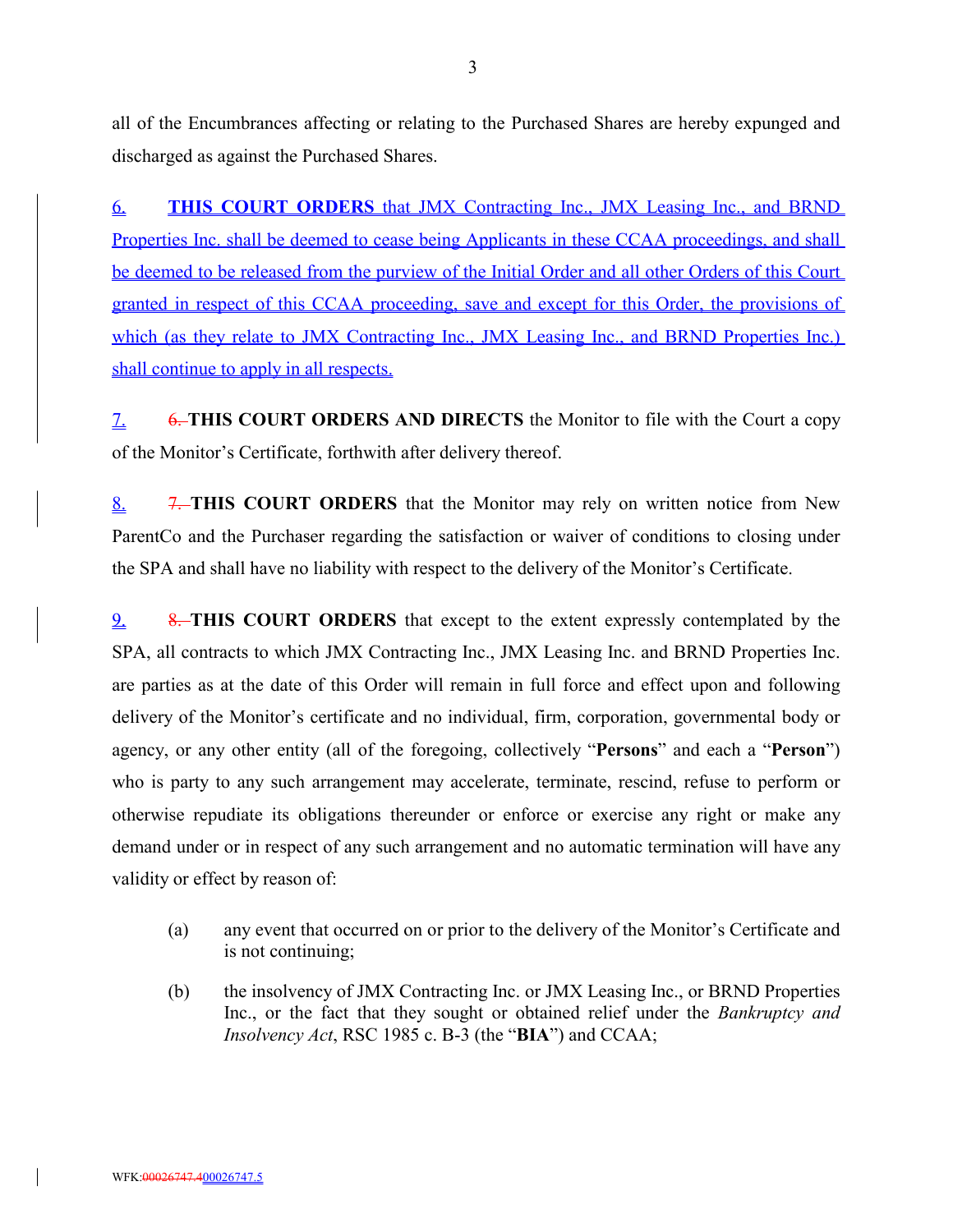- (c) and transactions, arrangements, reorganizations or other steps taken or effected pursuant to the SPA, the Transaction, or the provision of this Order, or any other Order of the Court in these proceedings; or
- (d) any transfer or assignment, or any change of control of JMX Leasing Inc., JMX Contracting Inc., and BRND Properties Inc. arising from the implementation of the SPA, the Transaction, provisions of this Order, or any further Order of the Court.

### 10. 9. **THIS COURT ORDERS** that, notwithstanding:

- (a) the pendency of these proceedings;
- (b) any applications for a bankruptcy order now or hereafter issued pursuant to the BIA in respect of the Debtor and any bankruptcy order issued pursuant to any such applications; and
- (c) any assignment in bankruptcy made in respect of the Debtor;

the vesting of the Purchased Shares in the Purchaser pursuant to this Order shall be binding on any trustee in bankruptcy that may be appointed in respect of the Applicants and shall not be void or voidable by creditors of the Applicants, nor shall it constitute nor be deemed to be a fraudulent preference, assignment, fraudulent conveyance, transfer at undervalue, or other reviewable transaction under the BIA or any other applicable federal or provincial legislation, nor shall it constitute oppressive or unfairly prejudicial conduct pursuant to any applicable federal or provincial legislation.

11. **THIS COURT ORDERS** that the title of these proceedings is hereby changed to

IN THE MATTER OF THE *COMPANIES' CREDITORS ARRANGEMENT ACT*, R.S.C. 1985, c. C-36, AS AMENDED AND IN THE MATTER OF THE COMPROMISE OR ARRANGEMENT OF 2808447 ONTARIO INC., 2809588 ONTARIO INC, AND 2809590 ONTARIO INC.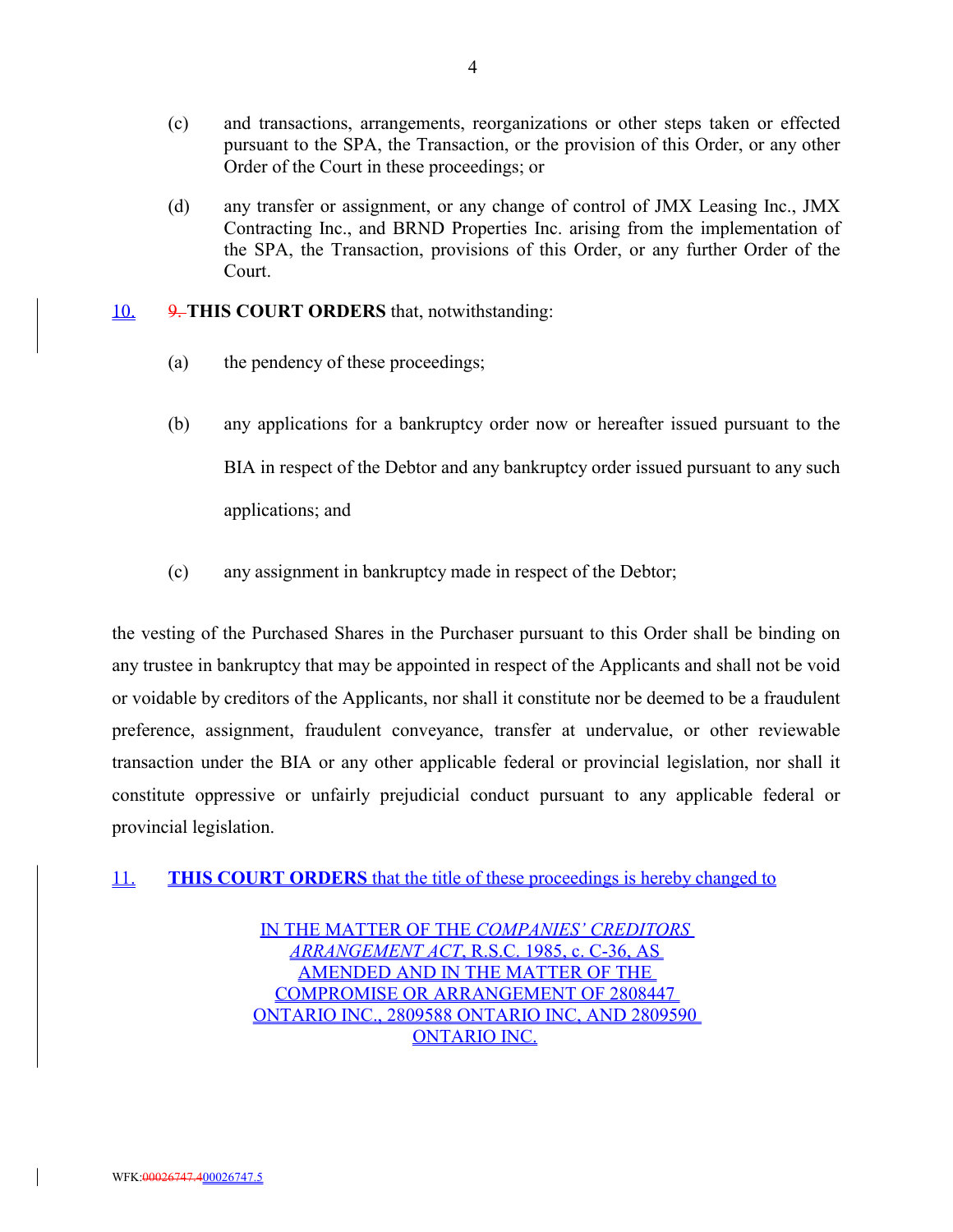12. **10. THIS COURT HEREBY REQUESTS** the aid and recognition of any court, tribunal, regulatory or administrative body having jurisdiction in Canada or in the United States to give effect to this Order and to assist the Monitor and its agents in carrying out the terms of this Order. All courts, tribunals, regulatory and administrative bodies are hereby respectfully requested to make such orders and to provide such assistance to the Monitor, as an officer of this Court, as may be necessary or desirable to give effect to this Order or to assist the Monitor and its agents in carrying out the terms of this Order.

13. 11. **THIS COURT ORDERS** that this Order and all of its provisions are effective as of 12:01 a.m. Eastern Standard/Daylight Time on the date of this Order.

5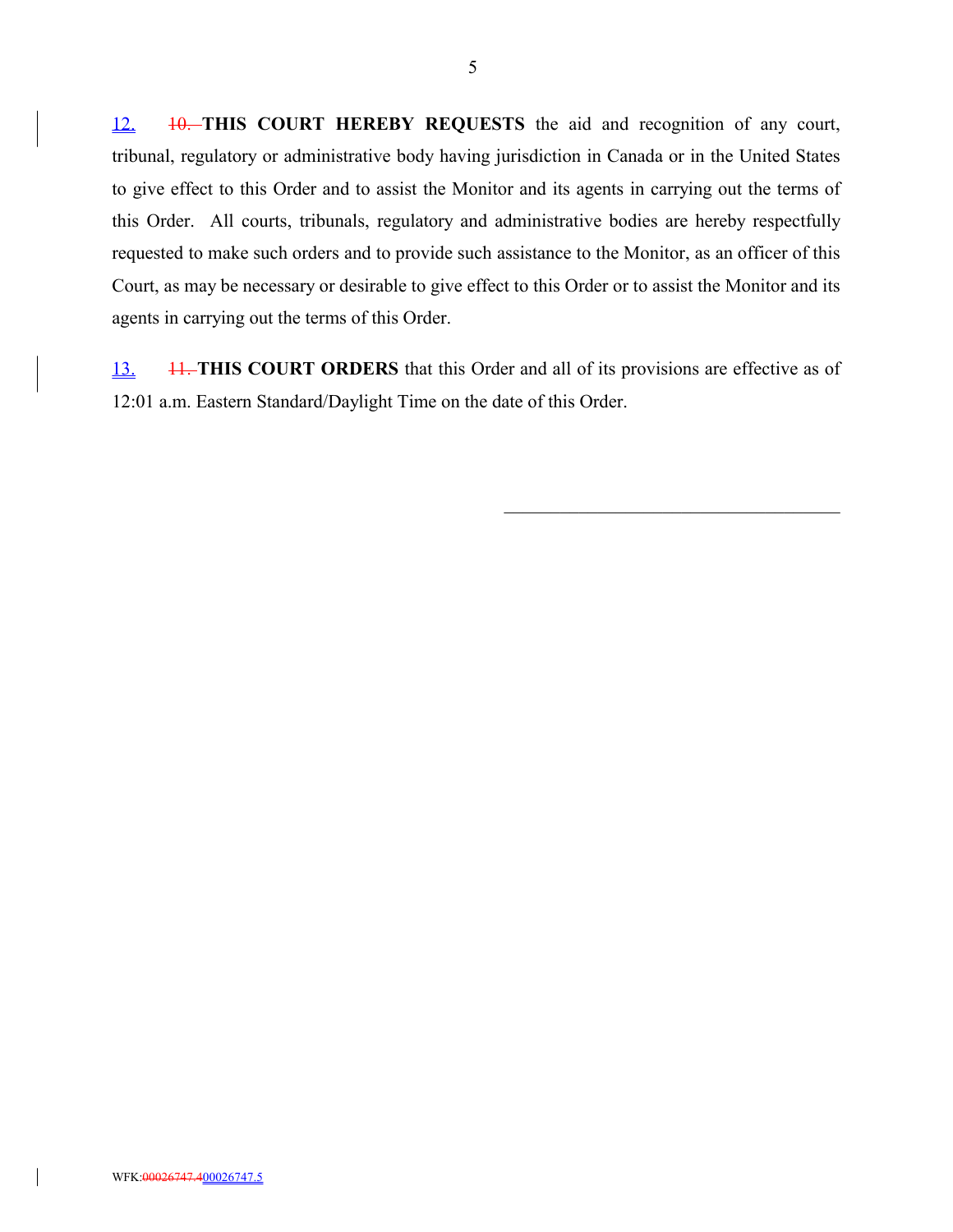#### **Schedule A – Form of Monitor's Certificate**

Court File No. CV-20-00648528-00CL

# *ONTARIO* **SUPERIOR COURT OF JUSTICE (COMMERCIAL LIST)**

## **IN THE MATTER OF THE** *COMPANIES' CREDITORS ARRANGEMENT ACT***, R.S.C. 1985, c. C-36, AS AMENDED**

## **AND IN THE MATTER OF A PLAN OF COMPROMISE OR ARRANGEMENT OF JMX CONTRACTING INC., JMX NATIONAL INC., BRND PROPERTIES INC., and JMX LEASING INC. (the "Applicants")**

#### **MONITOR'S CERTIFICATE**

# **RECITALS**

A. Pursuant to an Order of the Honourable Mr. Justice Hainey of the Ontario Superior Court of Justice (the "**Court**") dated September 29, 2020, Crowe Soberman Inc. was appointed as the monitor (the "**Monitor**") of the Applicants.

B. Pursuant to an Order of the Court dated January 29, 2021, the Court approved the share purchase agreement made as of ● (the "SPA") between the 2808447 Ontario Inc. ("New **ParentCo**") and 2779076 Ontario Inc. (the "**Purchaser**") and provided for the vesting in the Purchaser of New ParentCo's right, title and interest in and to the Purchased Shares, which vesting is to be effective with respect to the Purchased Shares upon the delivery by the Monitor to the Purchaser of a certificate confirming (i) that the conditions to Closing as set out in section of the SPA have been satisfied or waived by New ParentCo and the Purchaser; and (ii) the Transactions has been completed to the satisfaction of the Monitor.

C. Unless otherwise indicated herein, terms with initial capitals have the meanings set out in the SPA.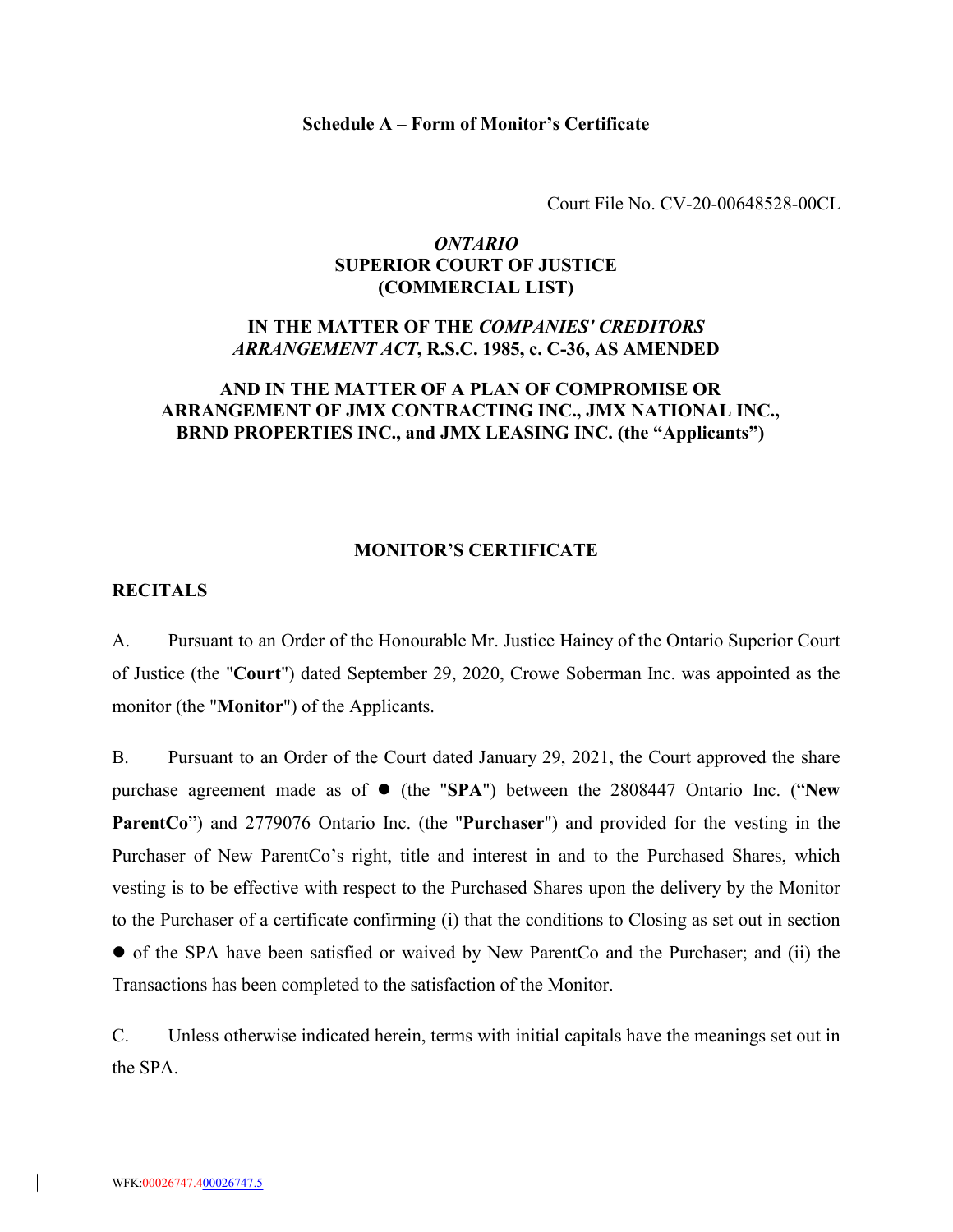# **THE MONITOR CERTIFIES** the following:

- 1. The conditions to Closing as set out in section of the Sale Agreement have been satisfied or waived by New ParentCo and the Purchaser; and
- 2. The Transaction has been completed to the satisfaction of the Monitor.
- 3. This Certificate was delivered by the Monitor at [TIME] on [DATE].

# **CROWE SOBERMAN INC. in its capacity as Monitor, and not in its personal capacity**

Per:

Name: Title:

 $\overline{\phantom{a}}$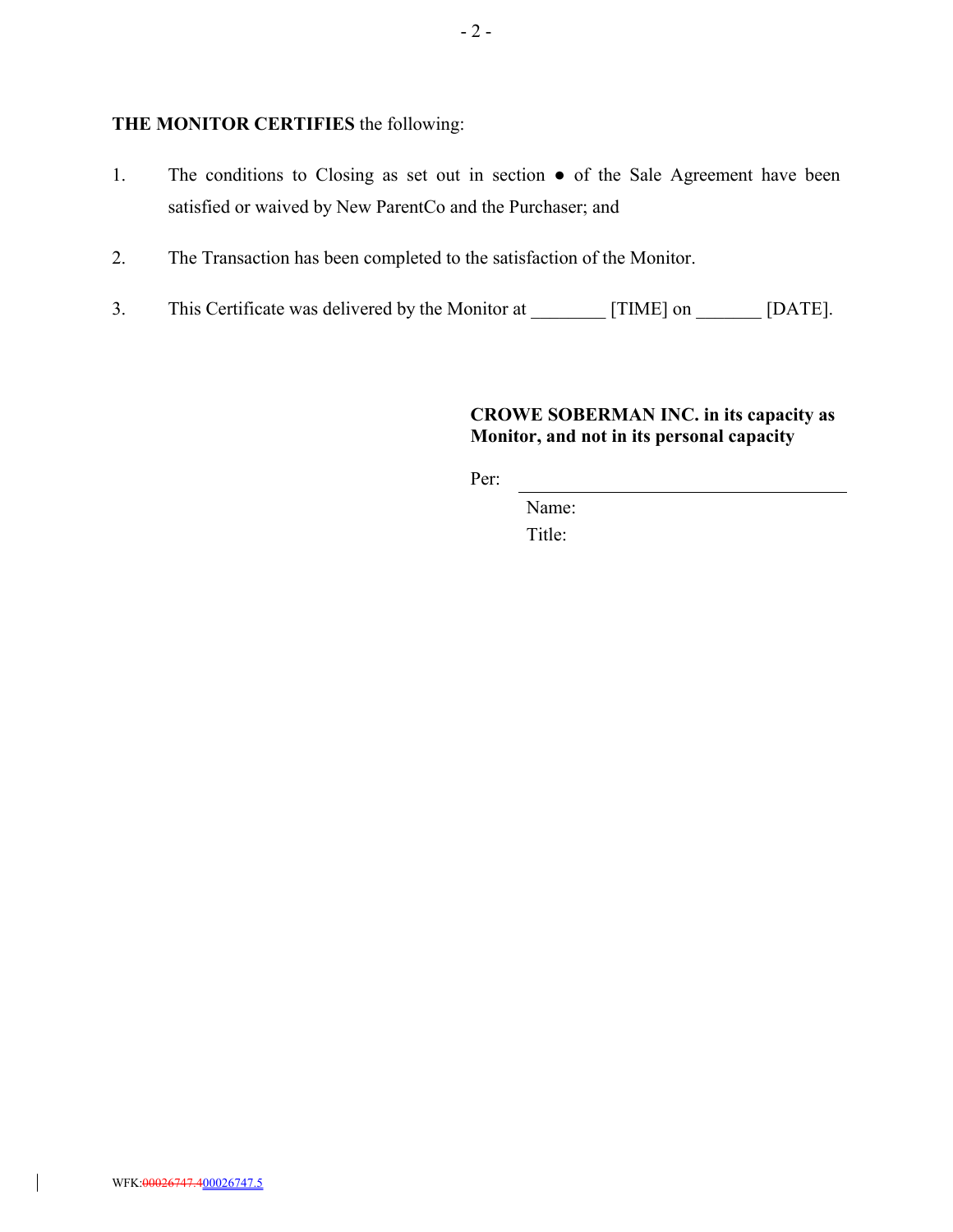# **AND IN THE MATTER OF A PLAN OF COMPROMISE OR ARRANGEMENT OF JMX CONTRACTING INC., JMX NATIONAL INC., BRND PROPERTIES INC., and JMX LEASING INC.**

# **ONTARIO SUPERIOR COURT OF JUSTICE IN BANKRUPTCY AND INSOLVENCY (COMMERCIAL LIST)**

*Proceedings commenced at Toronto*

# **APPROVAL AND VESTING ORDER**

### **WEISZ FELL KOUR LLP**

100 King Street West, Suite 5600 Toronto, ON M5X 1C9

**Sharon Kour** LSO No. 58328D skour@wfklaw.ca Tel: 416.613.8283

**Caitlin Fell** LSO No. 60091H cfell@wfklaw.ca Tel: 416.613.8282

Fax: 416.613.8290

**Lawyers for JMX Contracting, et al.**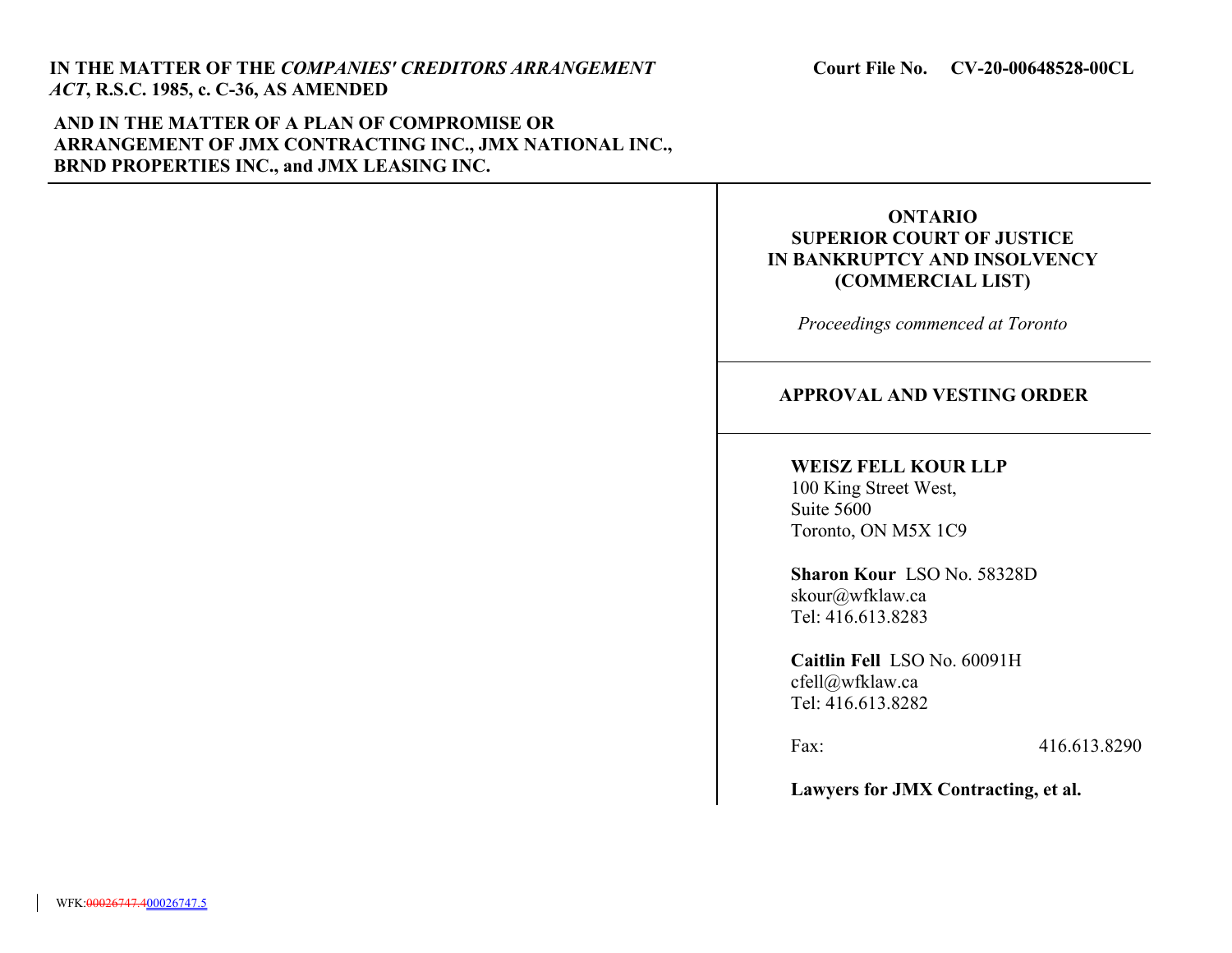Document comparison by Workshare 10.0 on Monday, January 25, 2021 12:03:06 PM

| Input:             |                                                                                 |  |
|--------------------|---------------------------------------------------------------------------------|--|
| lID                | Document 1 ffile://\\wfk-dc\WDOX\DATA\CLIENTS\00067\001\~VER\4\00026<br>747.DOC |  |
| <b>Description</b> | 00026747                                                                        |  |
| lID                | Document 2  file://\\wfk-dc\WDOX\DATA\CLIENTS\00067\001\00026747.DO             |  |
| <b>Description</b> | 00026747                                                                        |  |
| Rendering<br>set   | Standard                                                                        |  |

| Legend:               |  |  |  |
|-----------------------|--|--|--|
| <b>Insertion</b>      |  |  |  |
| Jeletion              |  |  |  |
| <del>Moved from</del> |  |  |  |
| Moved to              |  |  |  |
| Style change          |  |  |  |
| Format change         |  |  |  |
| Moved deletion        |  |  |  |
| Inserted cell         |  |  |  |
| Deleted cell          |  |  |  |
| Moved cell            |  |  |  |
| Split/Merged cell     |  |  |  |
| Padding cell          |  |  |  |